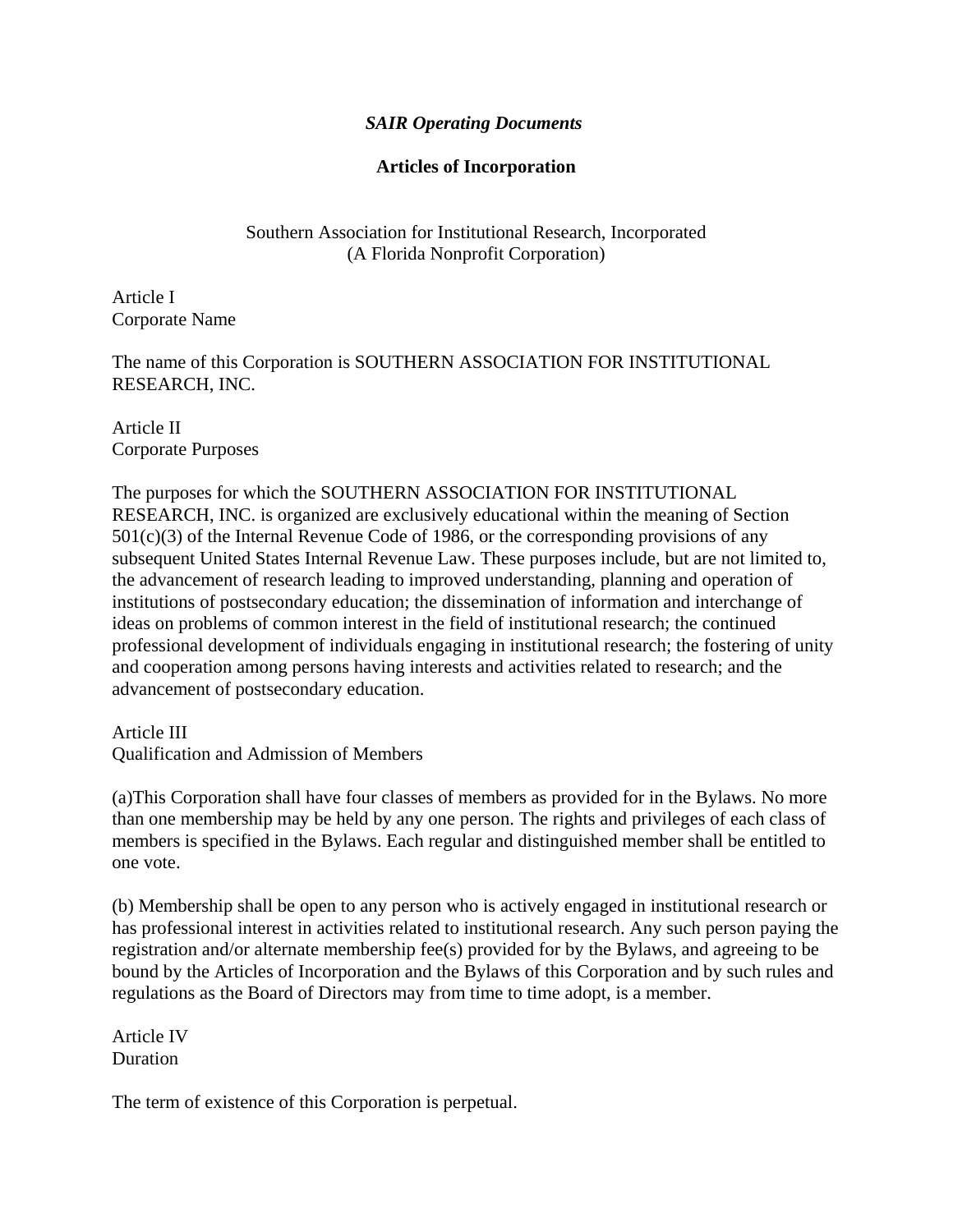Article V **Subscribers** 

The names and residences of the Subscribers of this Corporation are as follows:

#### NAME/RESIDENCE

E. Michael Staman 29216 Lincoln Road Bay Village, Ohio 44140

Gerald W. McLaughlin 308 Ardmore Street Blacksburg, Virginia 24060

Charles H. Bryson 1764 Pine Ridge Drive NE Atlanta, Georgia 30324

Denise Strenglein 1507 Winding Way Clearwater, Florida 33515

Article VI **Officers** 

The officers of this Corporation shall be a President, a Vice President, a Secretary, and a Treasurer. The officers shall be elected and have such duties, obligations, and authority as provided in the Bylaws.

Article VII

Initial Officers

The names of the officers who are to serve until the first election as provided in the Bylaws are:

President: E. Michael Staman Vice President: Gerald W. McLaughlin Secretary: Charles H. Bryson Treasurer: Denise Strenglein

Article VIII Board of Directors

(a) The number of persons constituting the first Board of Directors shall be seven (7).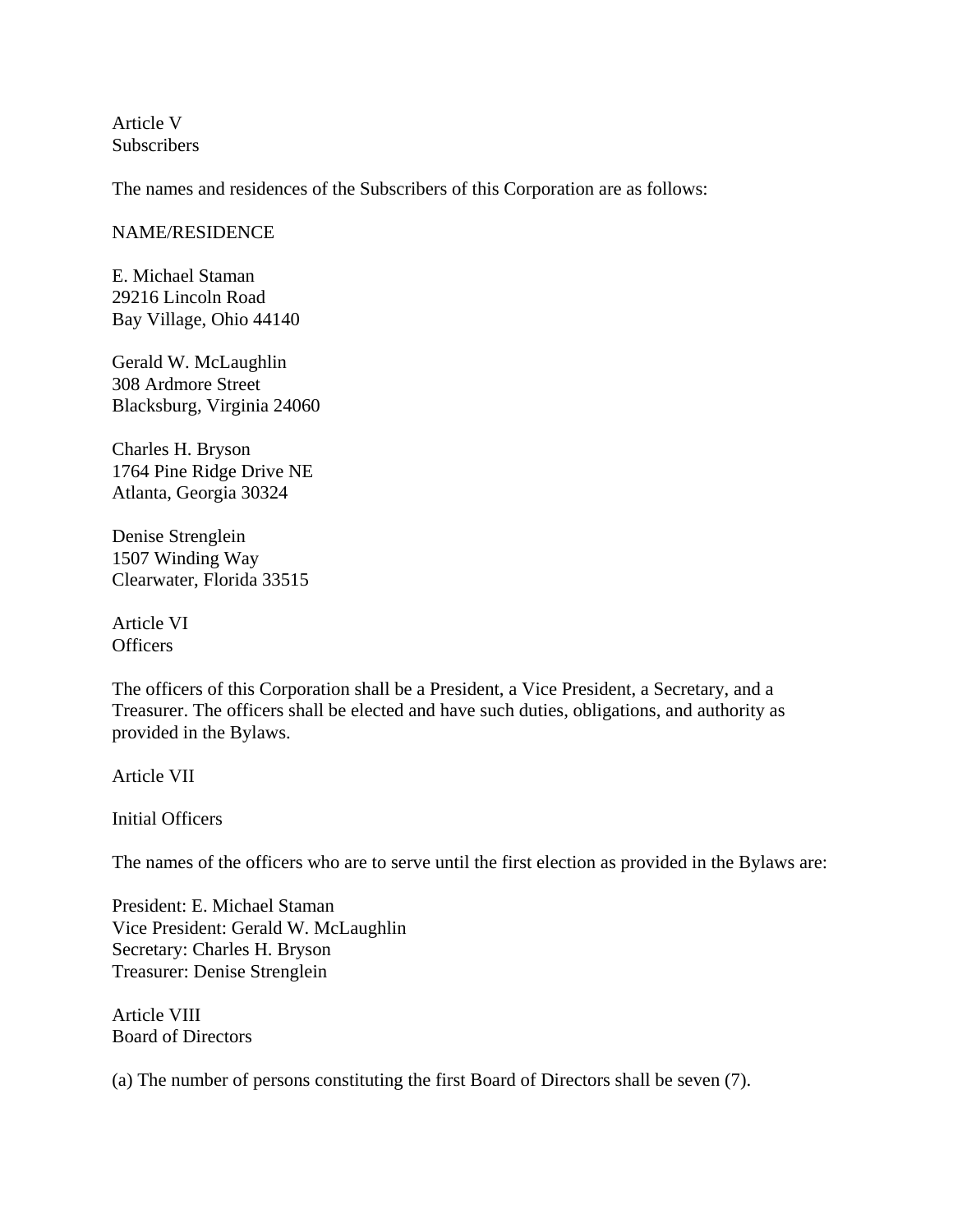(b) The names and residence addresses of the persons who are to serve as Directors until the first election of Directors pursuant to the [original] Bylaws are:

## NAME AND ADDRESS

President: E. Michael Staman 29216 Lincoln Road Bay Village, OH 44140

Vice President: Gerald W. McLaughlin 308 Ardmore Street Blacksburg, VA 24060

Immediate Past President: Larry G. Jones 231 Fortson Drive Athens, GA 30606

Member at Large: Charles L Brown P.O. Box 951, Fayetteville St. Univ. Fayetteville, NC 28301

Member at Large: R. Gregory Litaker 3312 Bass Creek Drive, Apt. B Louisville, KY 40218

(c) The Board of Directors shall consist of the President, vice President, Secretary, Treasurer, the Immediate Past President, and four Members-at-Large.

(d) The Board of Directors shall have full authority to act for and on behalf of the Corporation, except as otherwise specified in these Articles of Incorporation and in the Bylaws. The Board of Directors shall be responsible for performing such duties as are specified in these Articles of Incorporation and in the Bylaws, and other duties as are required for the management of the Corporation's affairs.

Article IX Bylaws

 Section 1. The Corporation Shall for the conduct of its affairs, adopt Bylaws not inconsistent with these Articles of Incorporation.

Section 2. Bylaws and amendments to them may be initiated by any of the following means:

a. through action originating in the Board of Directors and approved by a majority vote of the Board of Directors

b. through a petition Submitted by any voting member of the Corporation and approved by a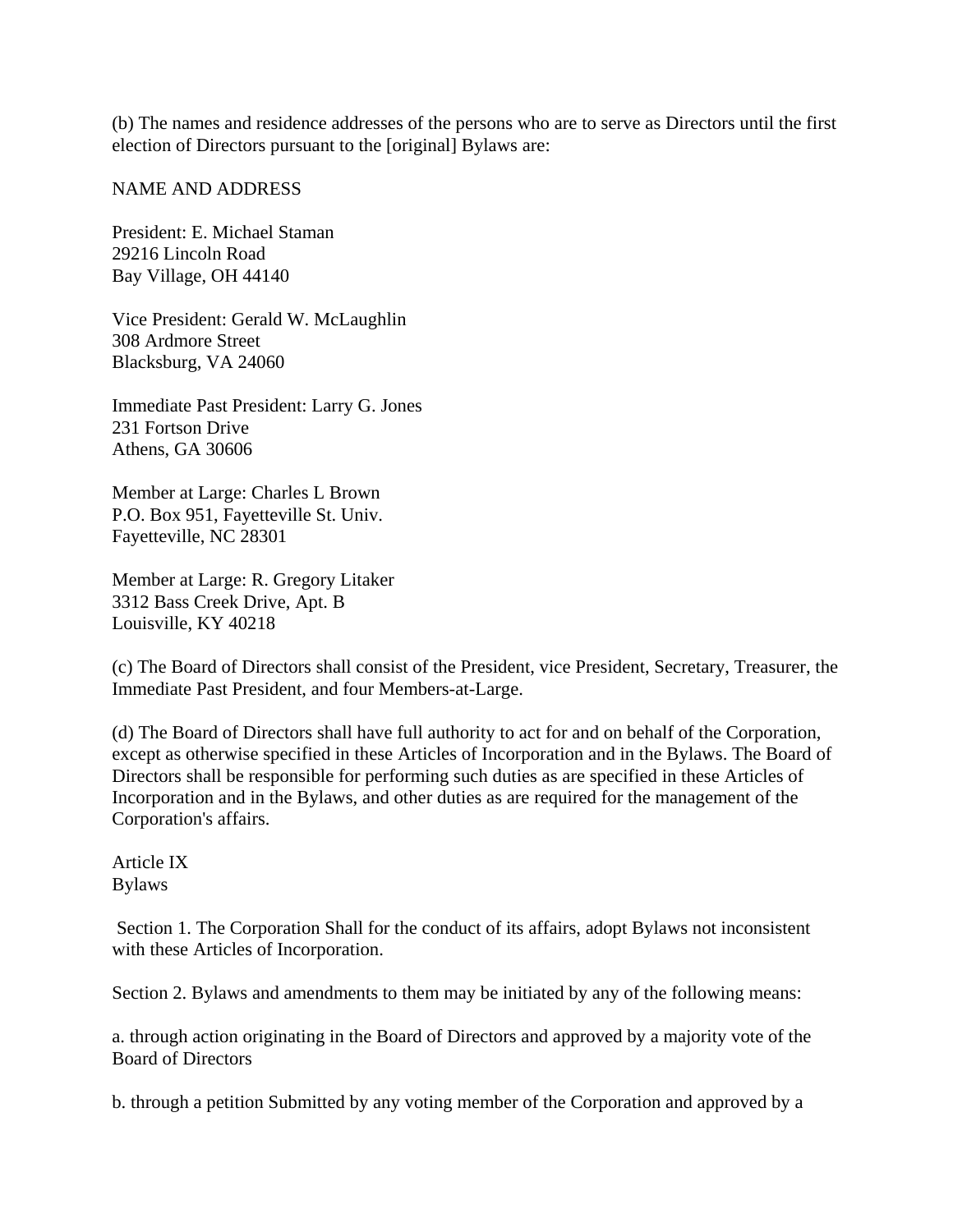majority of the Board of Directors

c. through a petition Signed by twenty-five (25) or more members of the Corporation, and filed with the Secretary

Section 3. The Board of Directors shall be responsible for printing any proposed bylaws or amendment(s) to them, if duly and properly initiated, and for Submitting them to the voting members for vote by either of the following means:

a. at an annual business meeting provided that the proposed change has been filed with the Secretary and mailed to the members thirty (30) days prior to the annual business meeting

b. by mail ballot

Section 4. A bylaw or amendment to the Bylaws must be approved by an affirmative vote of the majority of one of the following:

a. the members present and voting at an annual business meeting, in the case of Section  $3(a)$ , above

b. those members voting whose ballots Shall have been postmarked on or before the thirtieth (30th) day and received on or before the forty-fifth (45th) day after the mailing of the ballots, in case of Section 3(b) above Section 5. Changes in the Bylaws shall become effective immediately after approval or as Stated in the changes.

Article X Amendments to Articles of Incorporation

Section 1. Amendments to the Articles of Incorporation may be initiated by any of the following means:

a. through action originating in the Board of Directors and approved by a majority vote of the Board of Directors

b. through a petition Submitted by any voting member of the Corporation and approved by a majority of the Board of Directors

c. through a petition Signed by fifty (50) or more voting members of the Corporation and filed with the Secretary

Section 2. The Board of Directors shall be responsible for printing the proposed amendment, if duly and properly initiated, and submitting it to the voting members for vote by either of the following means:

a. at an annual business meeting, provided that the proposed change has been filed with the Secretary and mailed to the members thirty (30) days prior to the annual business meeting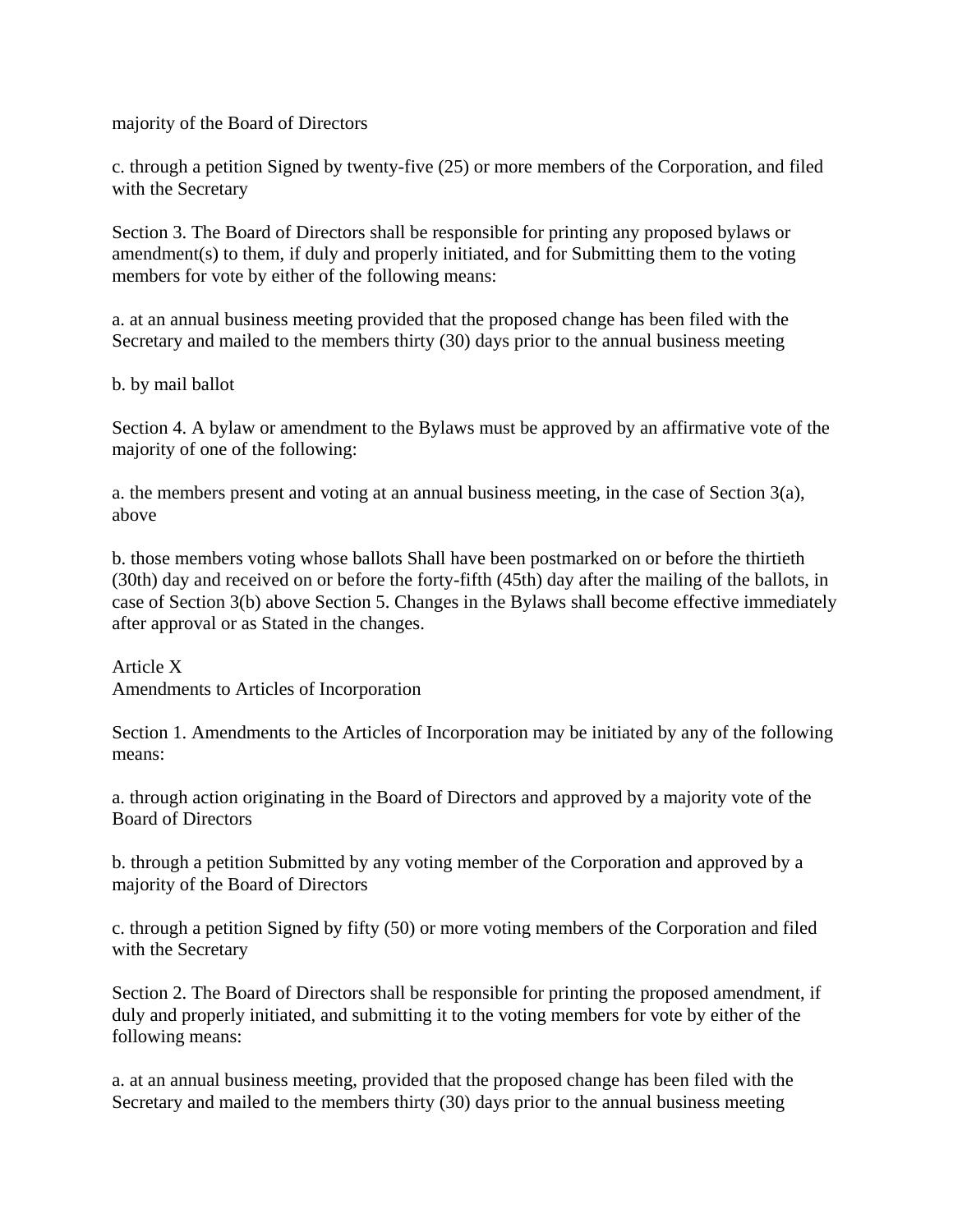## b. by mail ballot

Section 3. Amendments to the Articles of Incorporation must be approved by an affirmative vote of two-thirds of one of the following:

a. the members present and voting at an annual business meeting

b. those members voting whose ballots shall have been postmarked on or before the thirtieth (30th) day and received on or before the forty-fifth (45th) day after the mailing of the ballots

Section 4. Amendments to the Articles of Incorporation become effective immediately after approval or as Stated in the Amendment.

Article XI

Activities of the Corporation

(a) No substantial part of the activities of this Corporation shall be the carrying on of propaganda, or otherwise attempting to influence legislation, and the Corporation shall not participate in, or intervene in (including the publishing or distribution of Statements) any political campaign on behalf of any candidate for public office.

(b) Notwithstanding any other provision of these articles, this Corporation shall not carry on any activities not permitted to be carried on by a Corporation exempt from Federal income tax under Section  $501(c)(3)$  of the Internal Revenue Code of 1986 or the corresponding provision of any future United States Internal Revenue Law.

(c) No part of the net earnings of this Corporation shall inure to the benefit of, or be distributable to its members, directors, officers or other private persons, except that the Corporation Shall be authorized and empowered to pay reasonable compensation for services rendered and to make payments and distributions in furtherance of the purposes set forth in Article II hereof.

Article XII Registered Agent and Office

The address of this Corporation's registered office shall be the Association for Institutional Research, 314 Stone Building, Florida State University, Tallahassee, Florida 32306, and the name of its registered agent at said address shall be Ms. Jean E. Chulak or her duly appointed successor.

Article XIII Dissolution of Corporation

In the event of dissolution, the residual assets of the Corporation will be turned over to one or more organizations which themselves are exempt as organizations described in section  $501(c)(3)$ of the Internal Revenue Code of 1986 or corresponding sections of any prior or subsequent